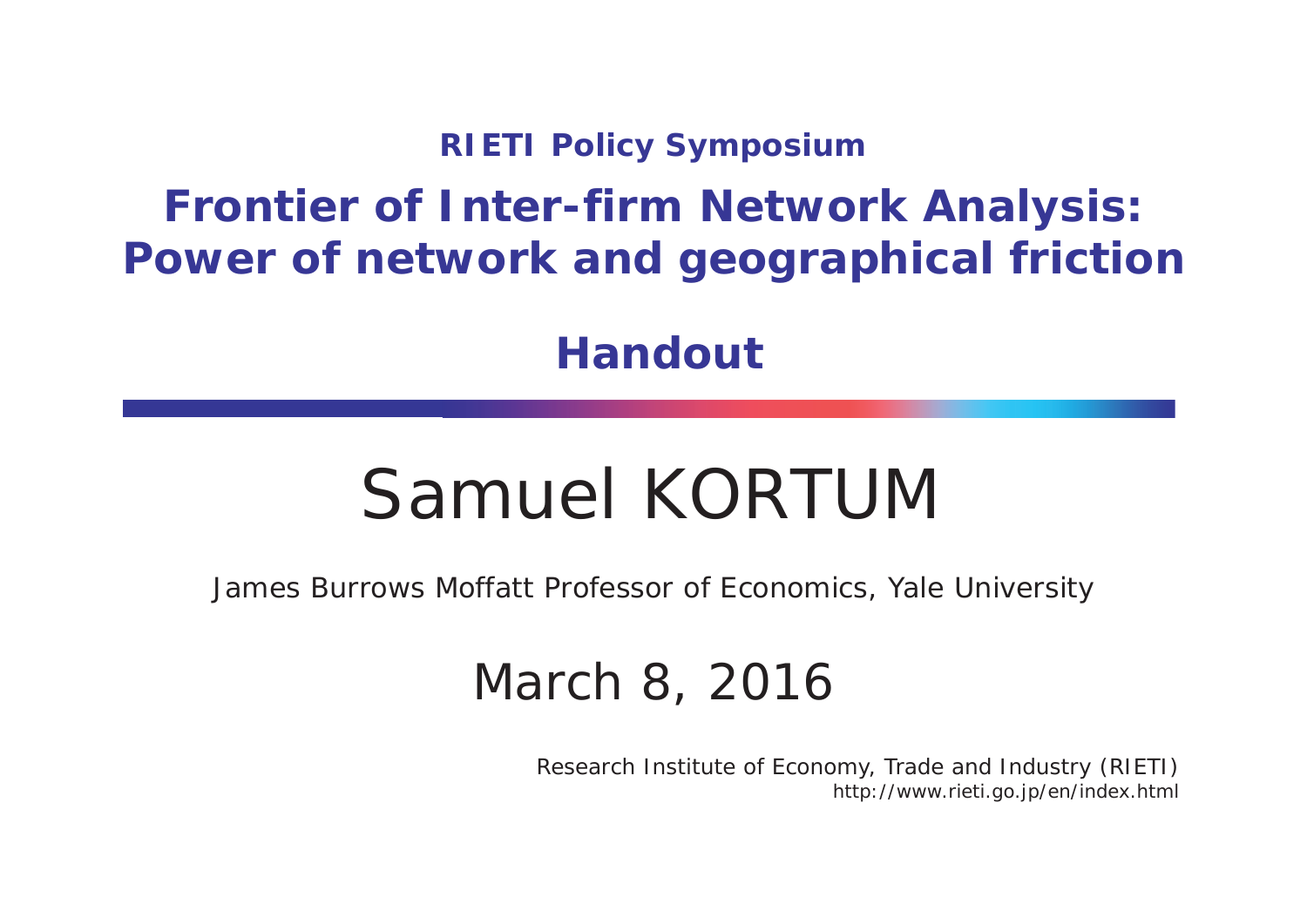#### Implication of Inter-Firm Networks

#### for Theories of Production and Trade

Samuel Kortum, Yale University

Rieti Policy Symposium, Tokyo

8 March 2016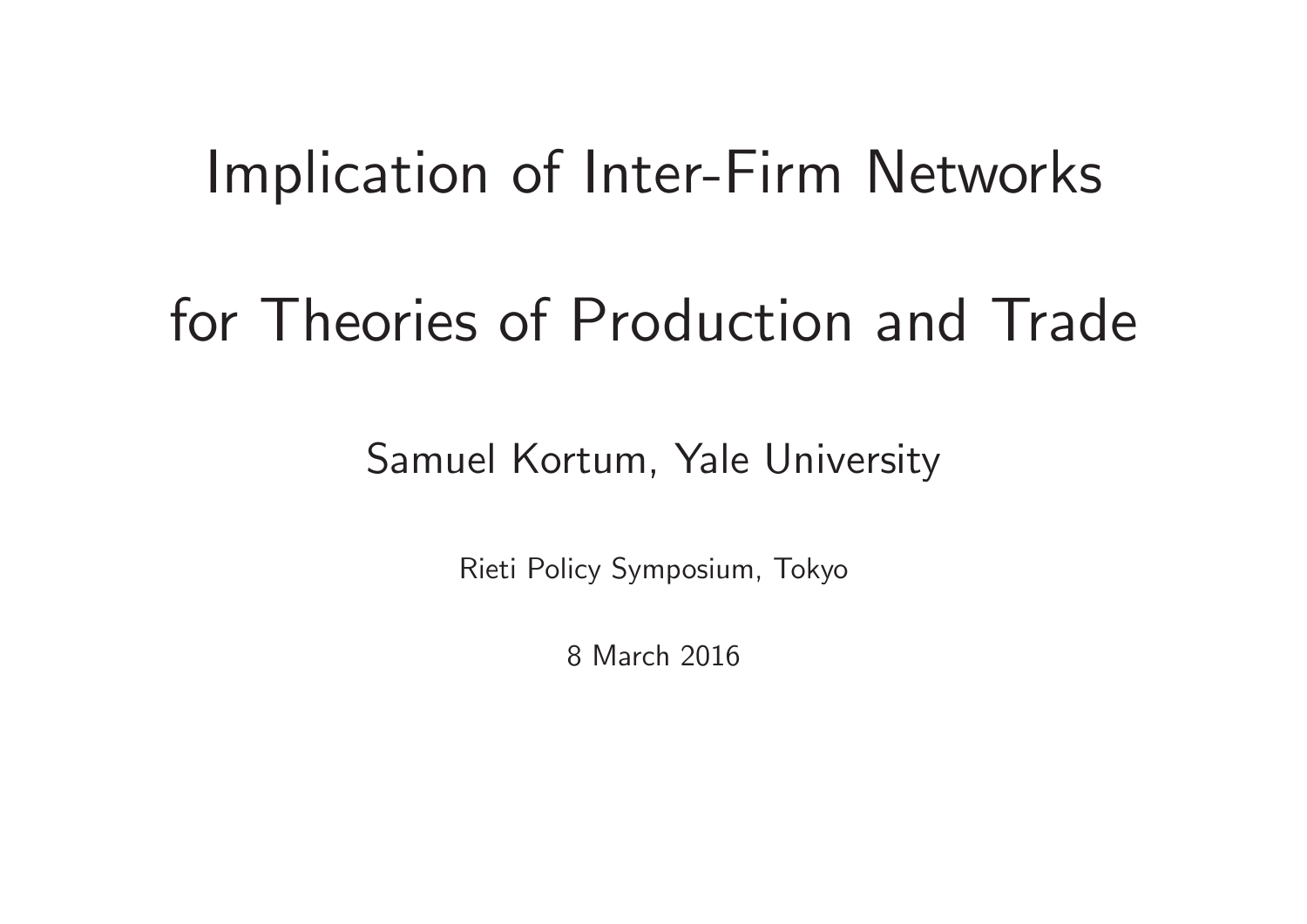#### **Step Back**

- Before confronting buyer-supplier networks ...
- ... consider other hurdles that we've overcome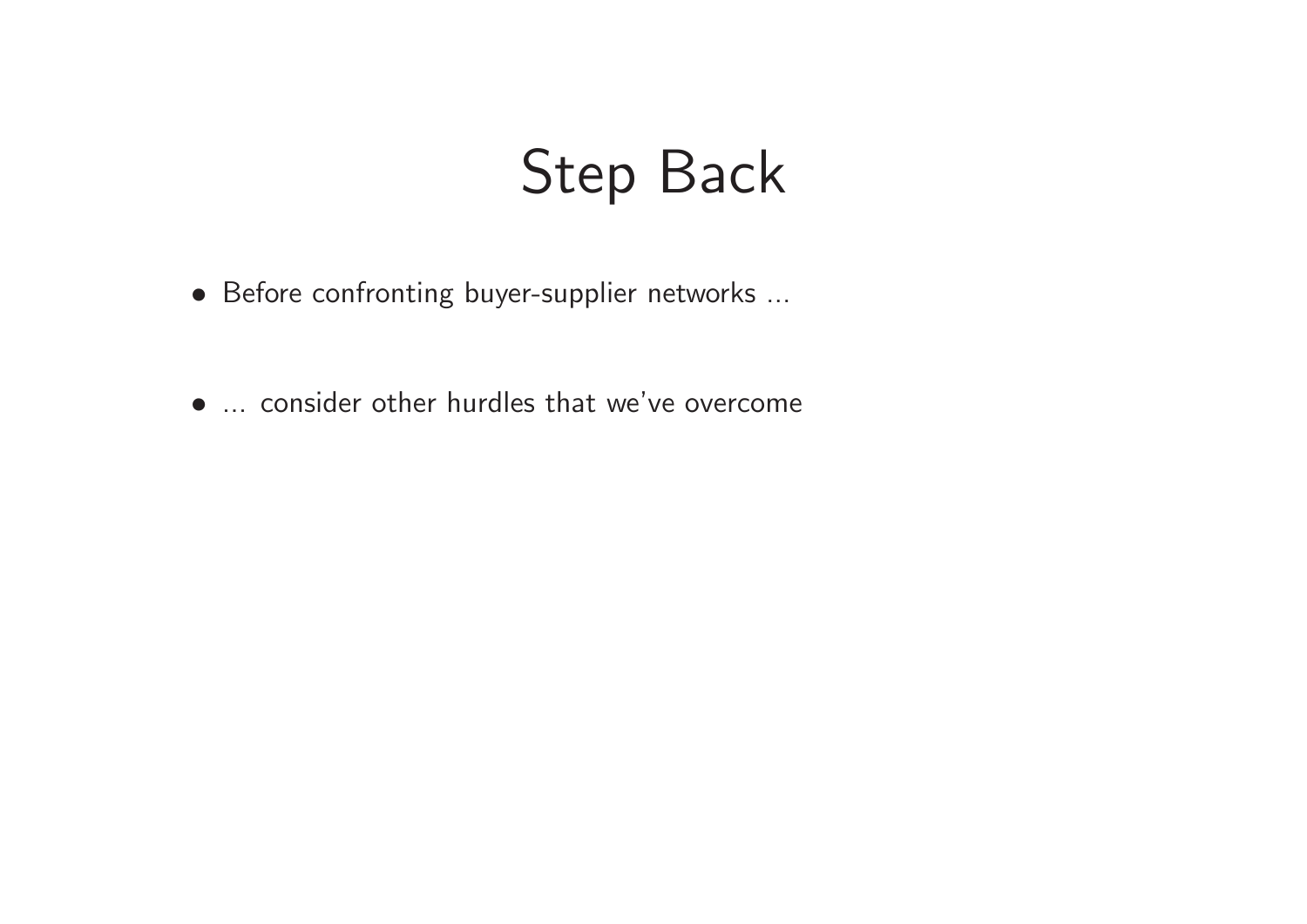### Progress in Modeling Trade

- Differentiated products to explain 2-way trade: Krugman
- "Iceberg costs" to handle geography: Samuelson; Fujita, Krugman, and Venables
- Heterogeneity to capture comparative advantage: Eaton and Kortum
- Producer-level evidence to challenge theories: Bernard and Jensen
- Producer-level theories to reconcile: BEJK, Melitz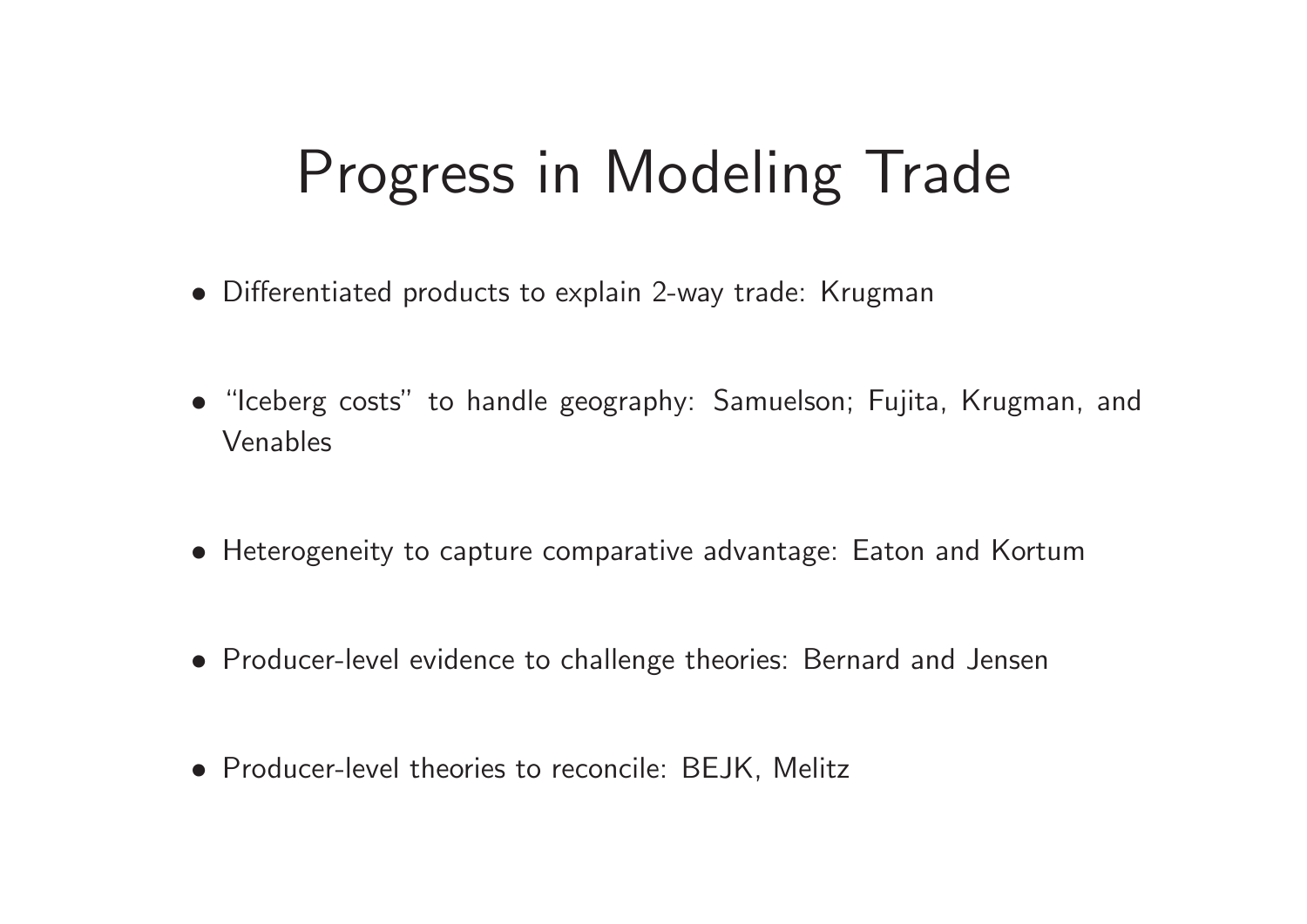#### Gains from Trade

- During this time of progress in modeling international trade ...
- ... the volume of trade went up relative to other activities
- World experienced increased gains from trade
- Could measure them with a simple formula ...
- ... involving ratio of home sales to absorption: Arkolakis, Costinot, and Rodríguez-Clare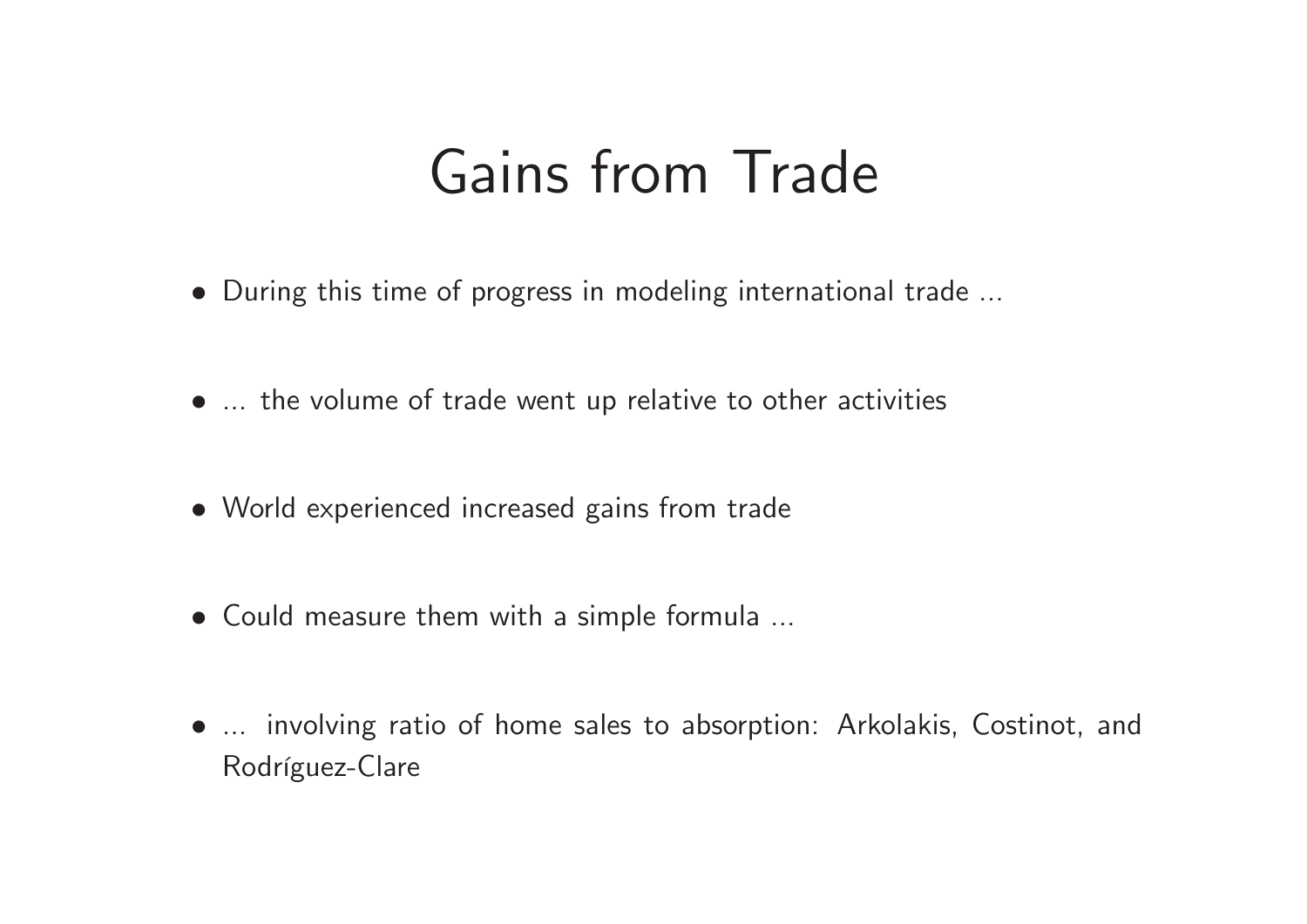## Figure 1

- For major countries of the world
- In the aggregate:
- $\bullet$  (imports of goods and services) / (GDP less net exports)
- Source: United Nations National Accounts Statistics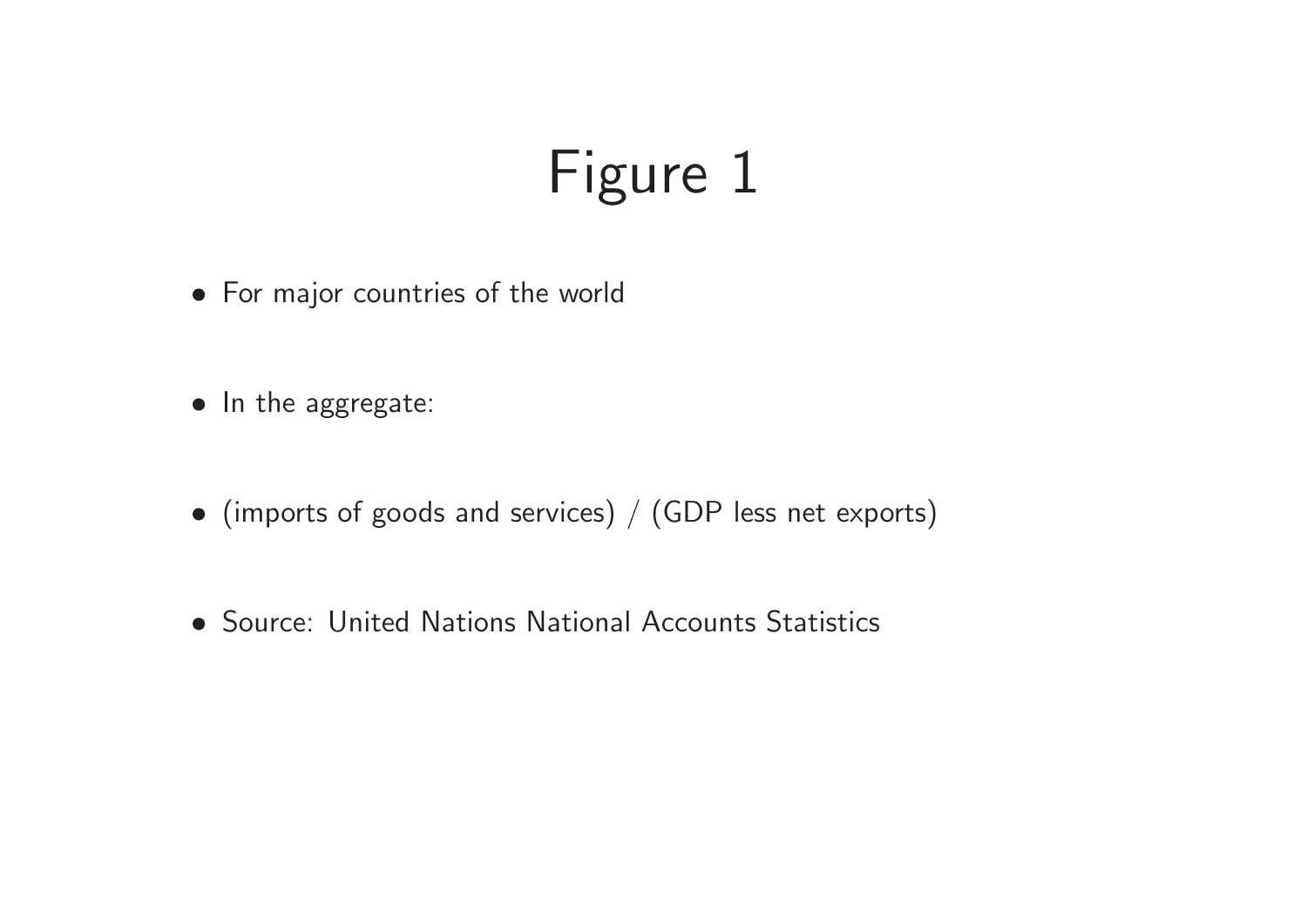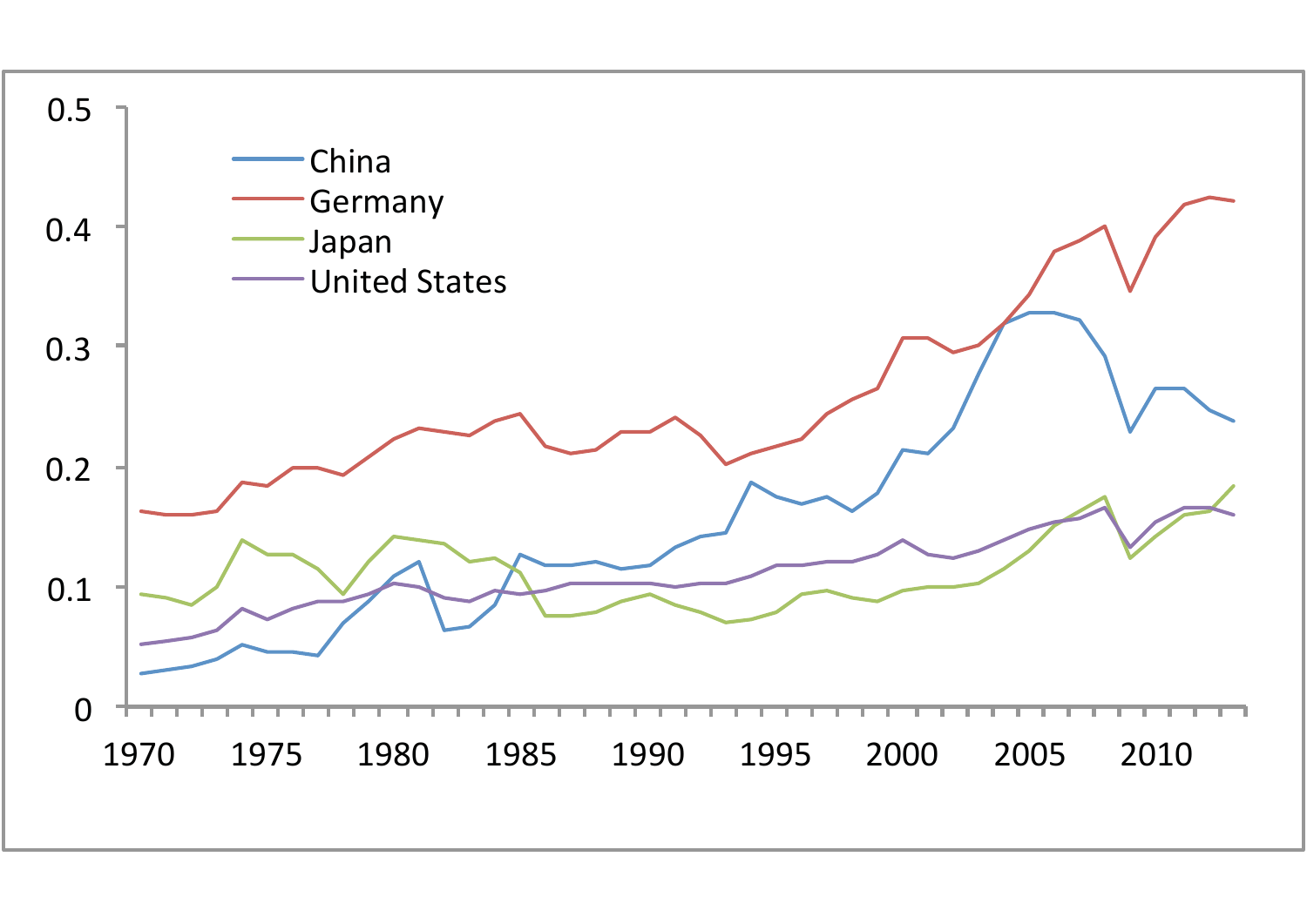#### A Connection?

- Not really!
- Progress in modeling was not due to a changing world
- It was about:
	- modeling the world more closely to how it actually is
	- measuring features of it that were previously ignored
	- embedding those features into our general-equilibrium structure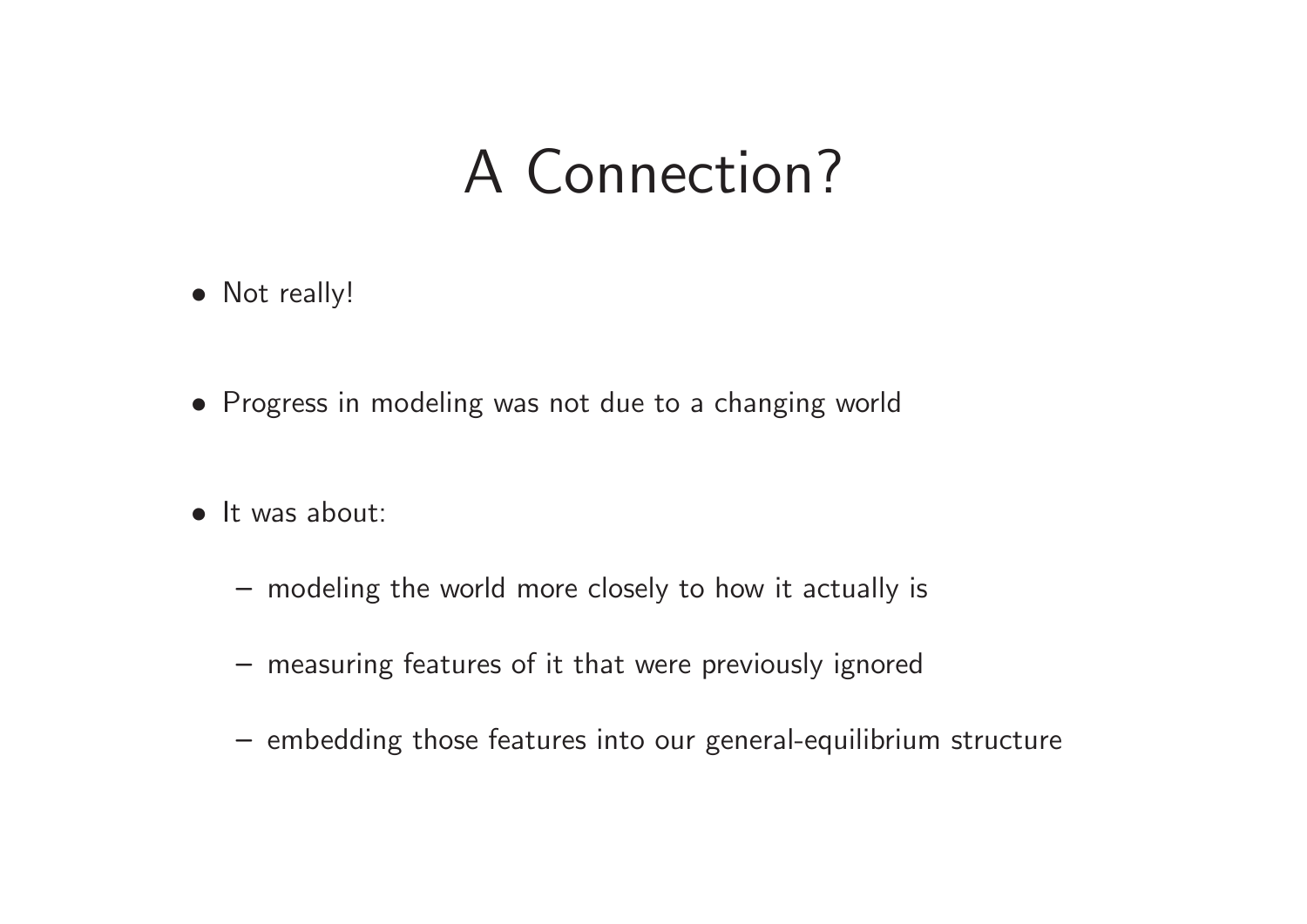#### Shortcomings

- Can't be smug: still much to cause embarrassment
- Iceberg costs must be unbelievably large
	- Stand in for information frictions?
- Heterogeneity is as prevalent on the buyer side as on the producer side
- Theory of importers doesn't mesh with theory of exporters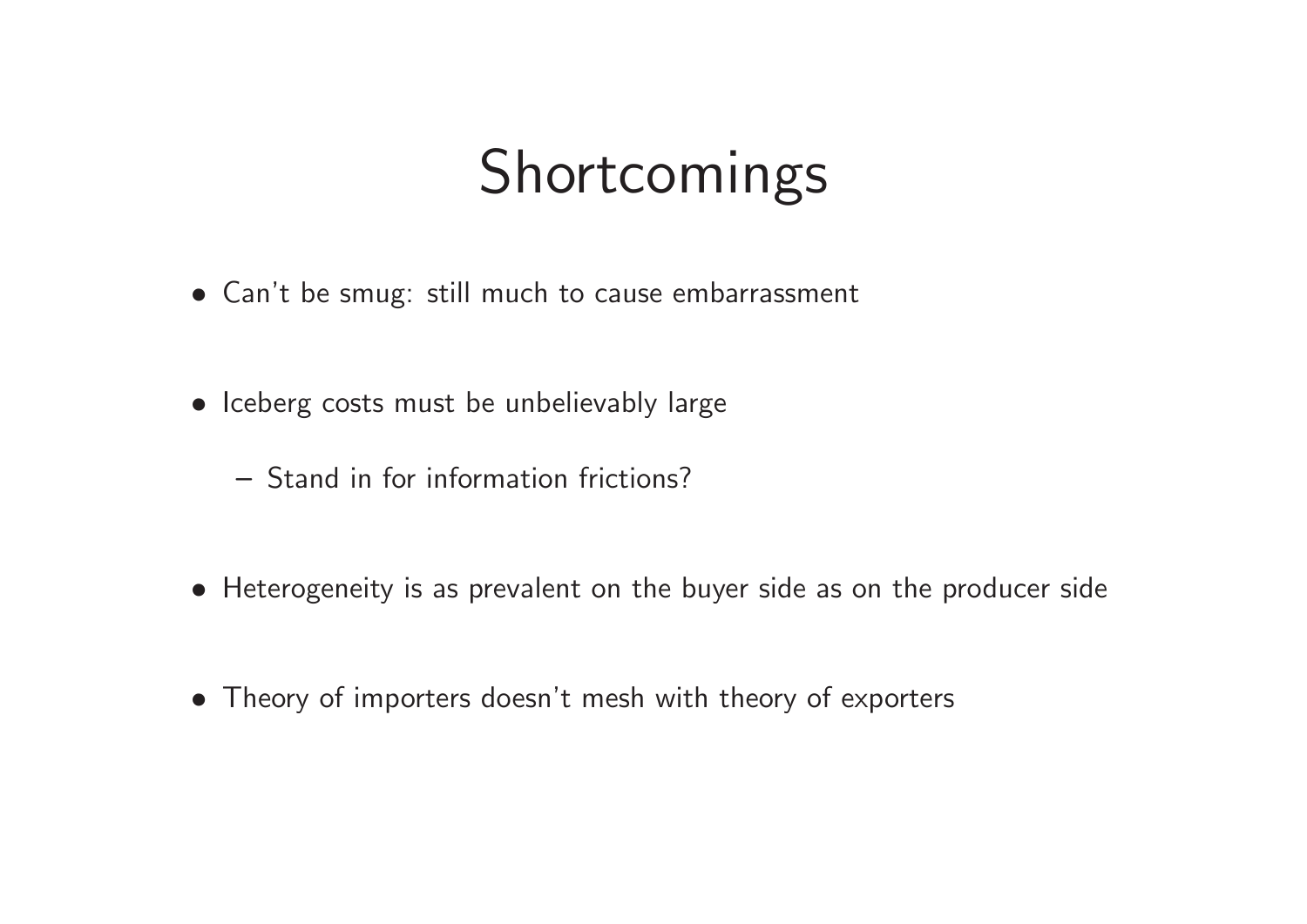#### Buyer-Supplier Networks I

- In the aggregate these networks generate trade in intermediates ...
- ... as emphasized by Krugman and Venables; Yi
- and show up as input-output relationships ...
- ... as built into the trade model of Caliendo and Parro
- . During this time of progress in modeling intermediates and trade ...
- ... the volume of intermediates didn't rise relative to production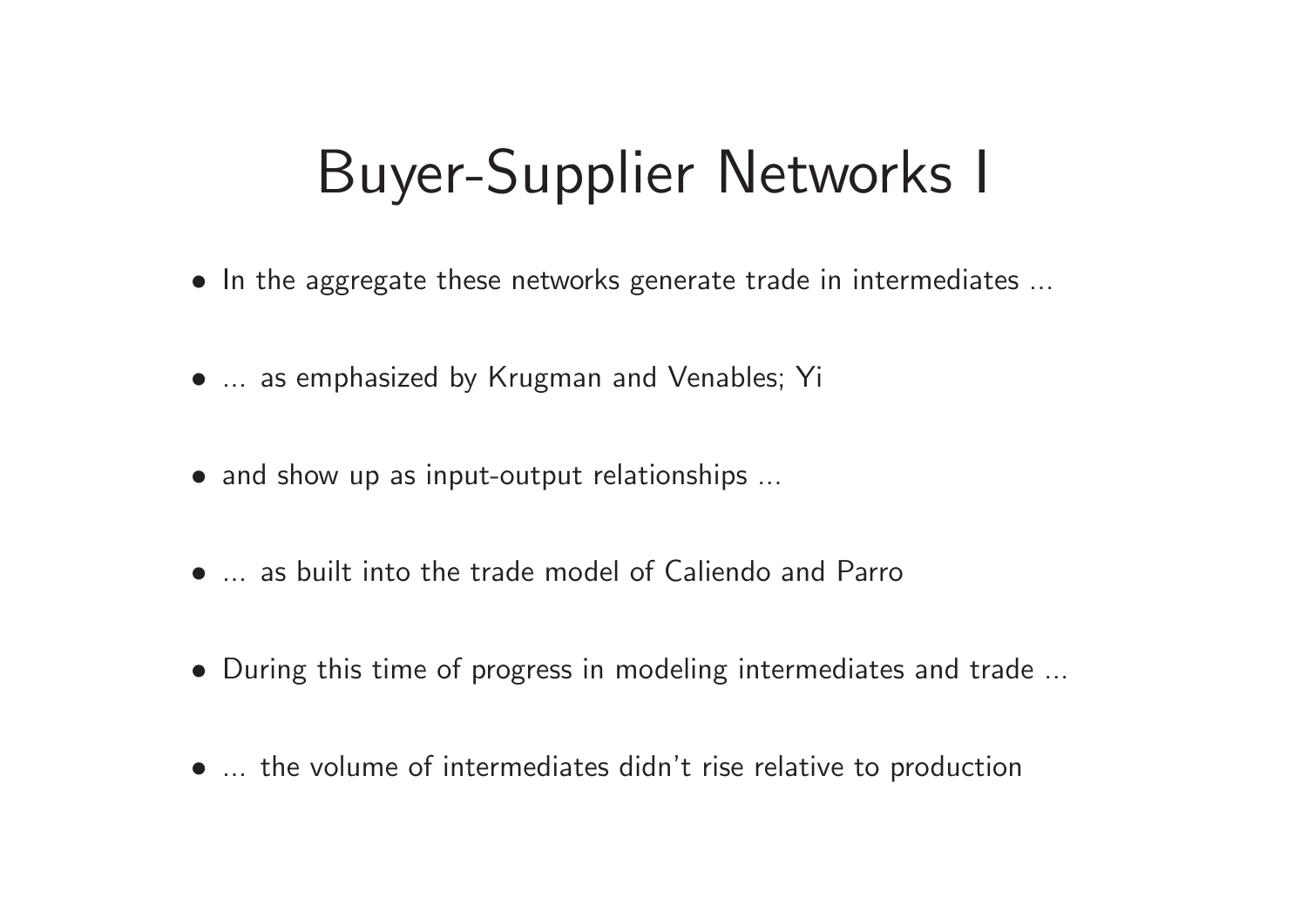## Figure 2

- For major countries except China (Germany only post-unification)
- For the manufacturing sector:
- $\bullet$  (intermediates) / (gross production)
- Source: OECD STAN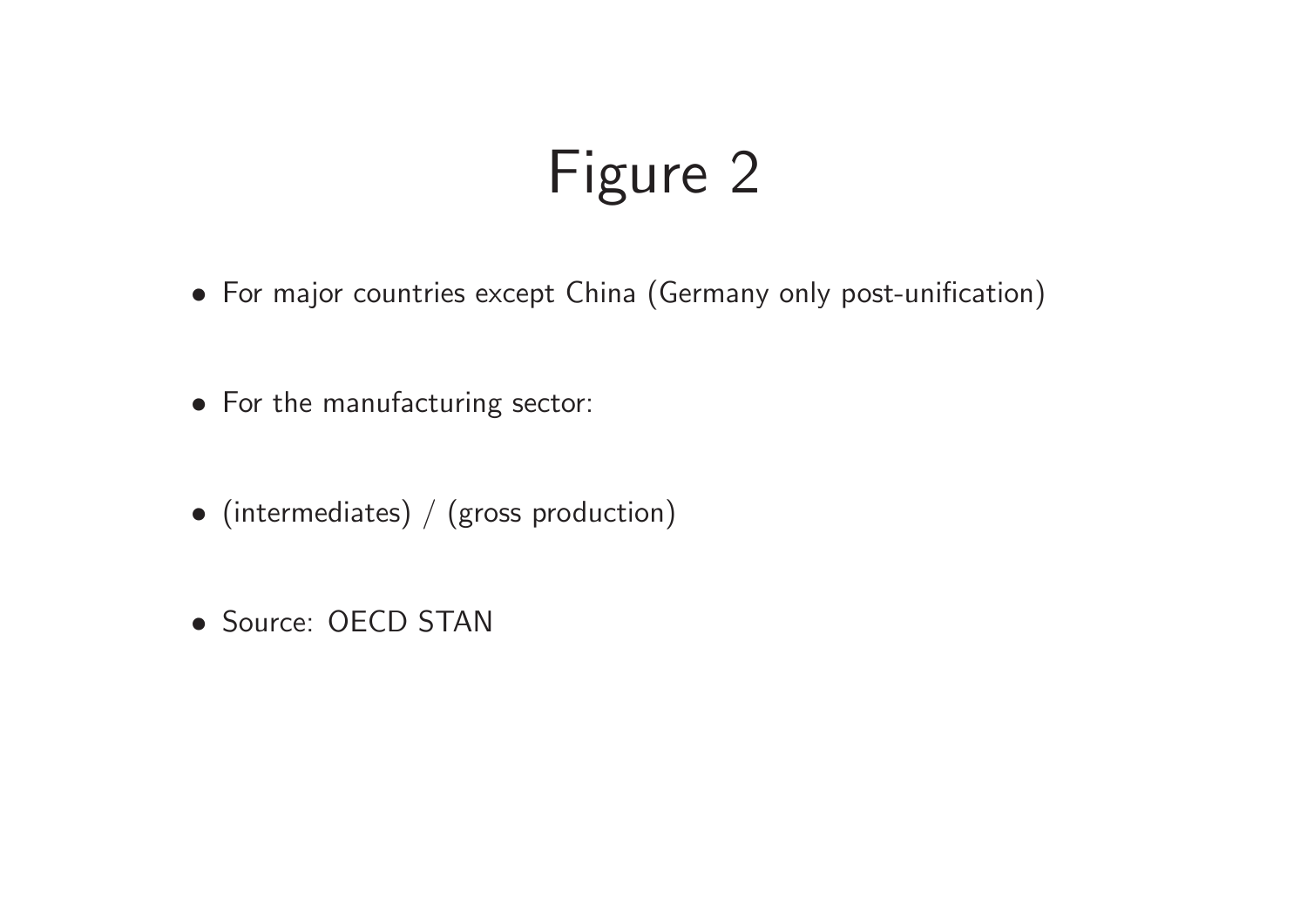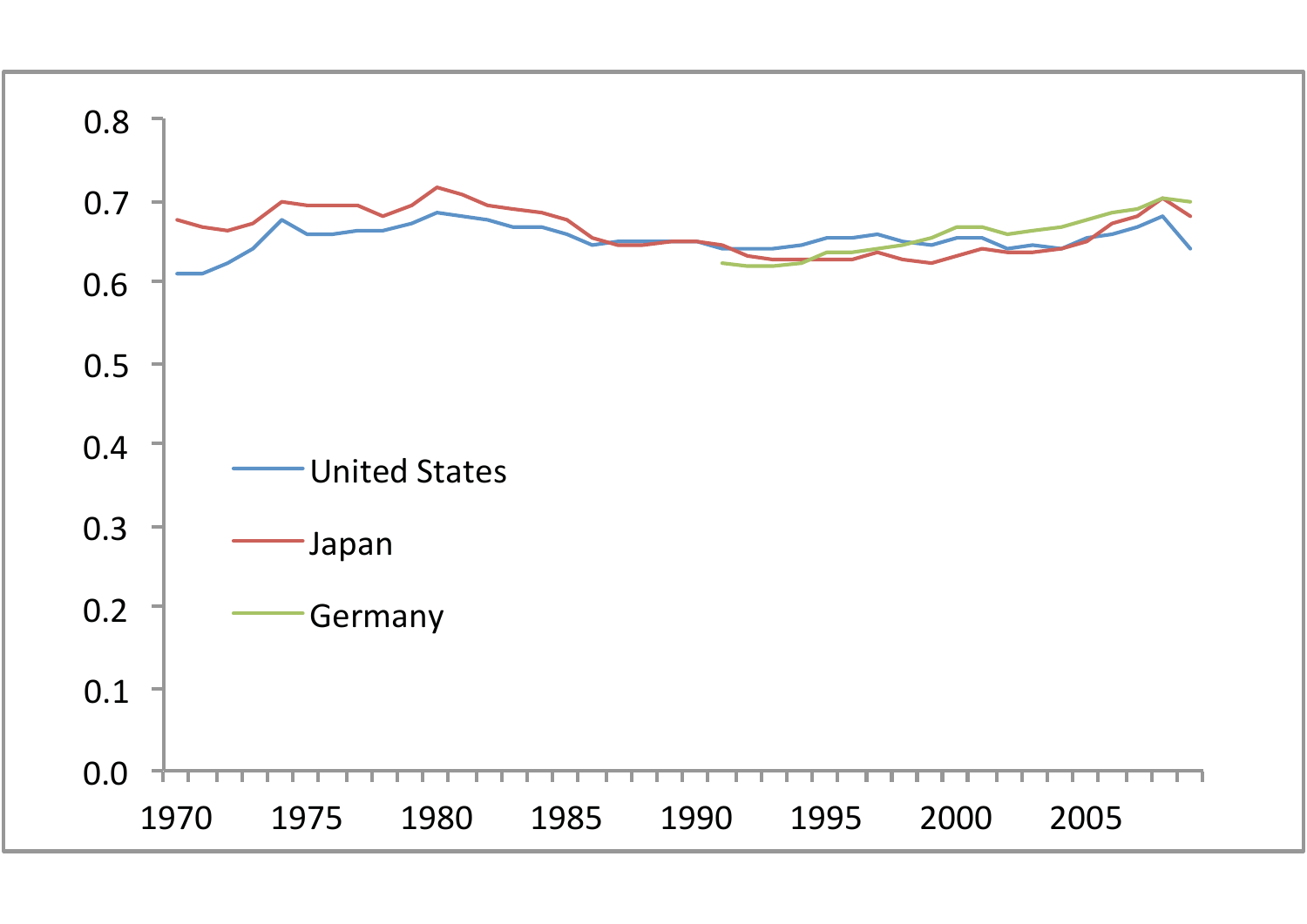#### **Buyer-Supplier Networks**

- Now, we're getting measures of these networks at the micro level
- Nothing new: just a feature of the world we previously didn't confront
- Much richer than the input-output table
- Starting to build theories to explain what we see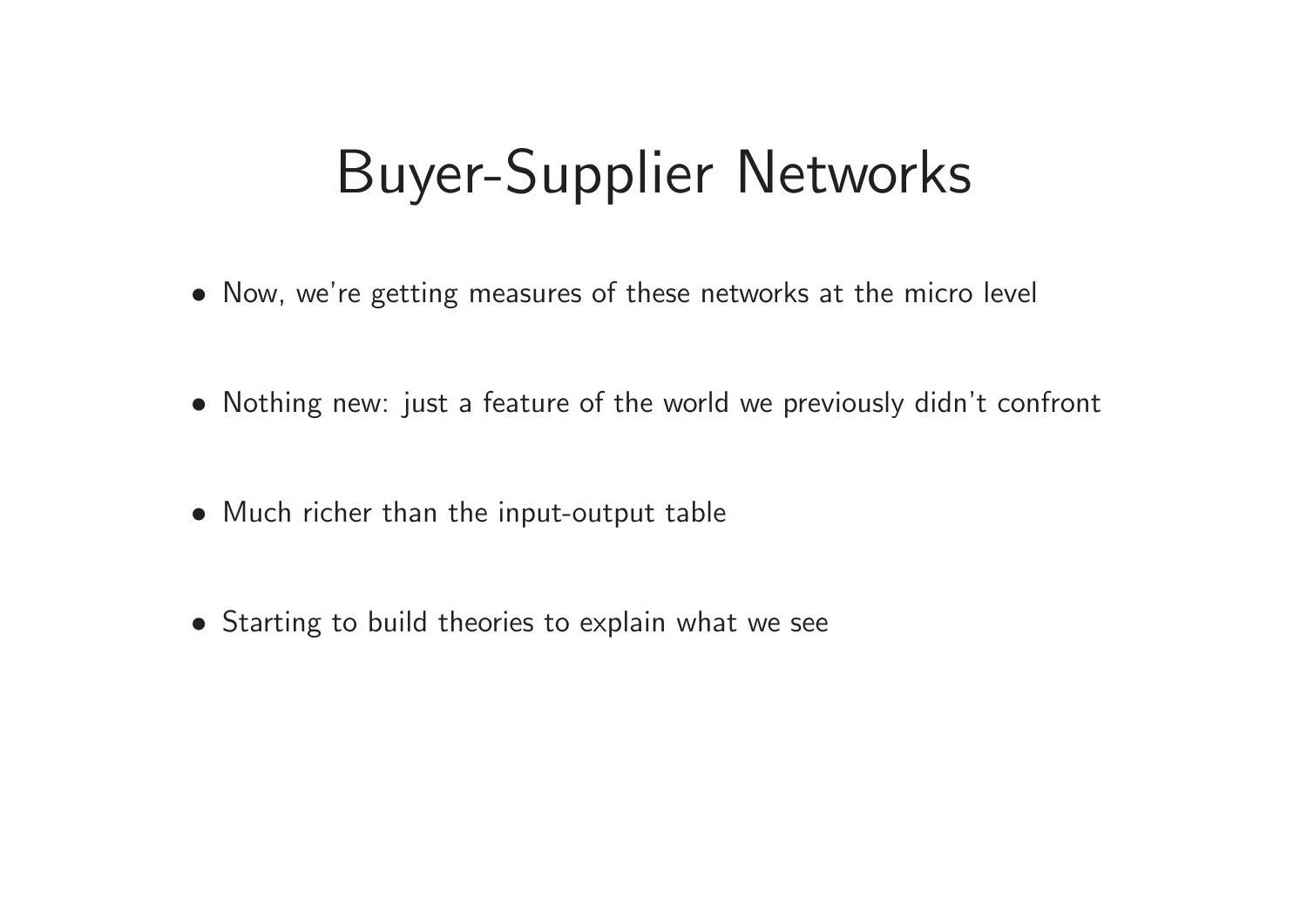#### Get at those Shortcomings

- Network indicates granularity on the demand side, matching that on the supply side
- Cries out for a unified model of exporters and importers
	- as pursued in Eaton, Kortum, and Kramarz
- Suggests informational frictions could be first order, reducing dependence on icebergs
	- as pursued in Bernard, Moxnes, and Saito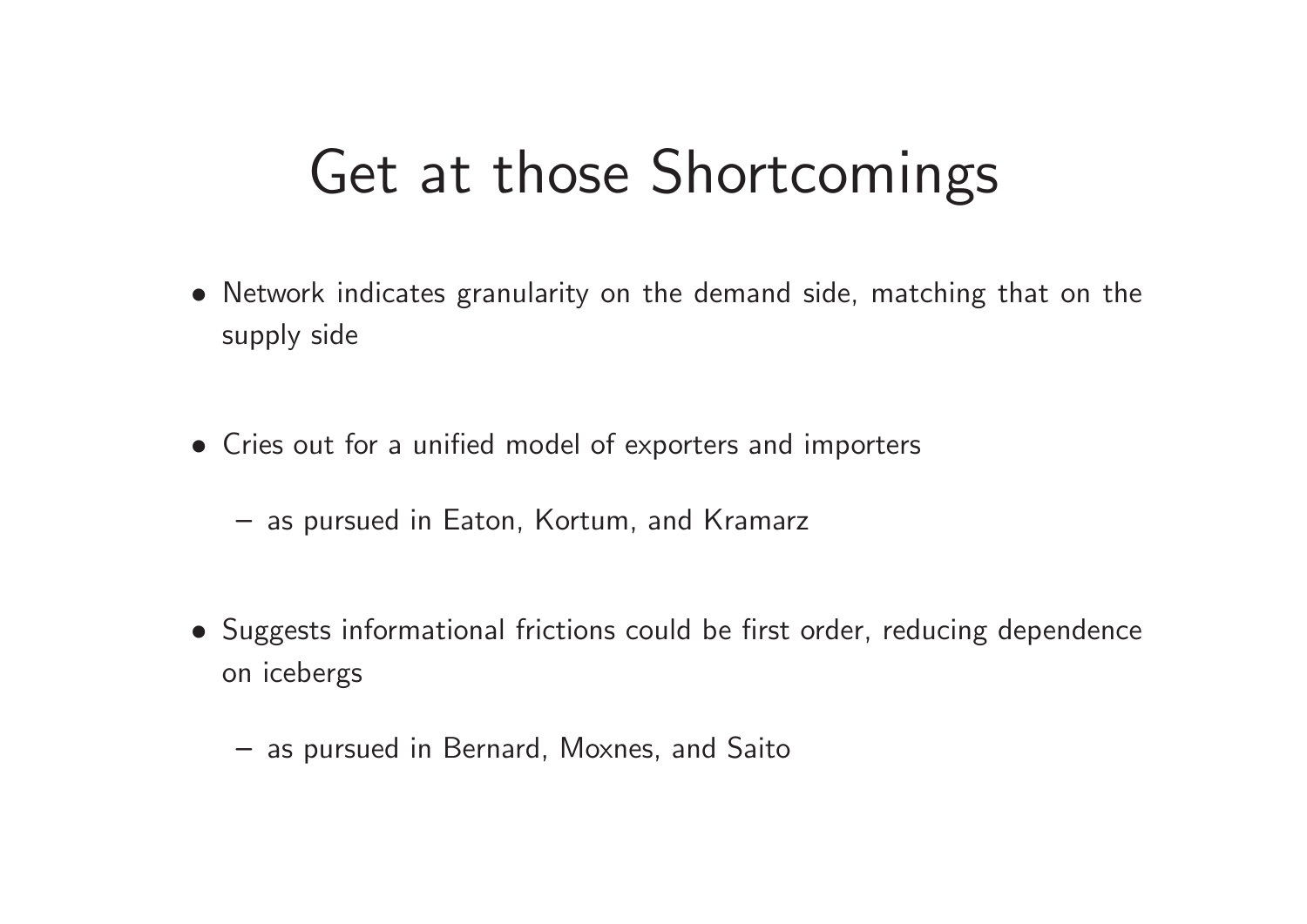#### Boundaries of the Firm

- What tasks get done in-house and which are outsourced to other firms?
- What is the firm's value added?
- What jobs remain?
- What types of labor skills are still demanded?
- ... these questions are all relevant even without international trade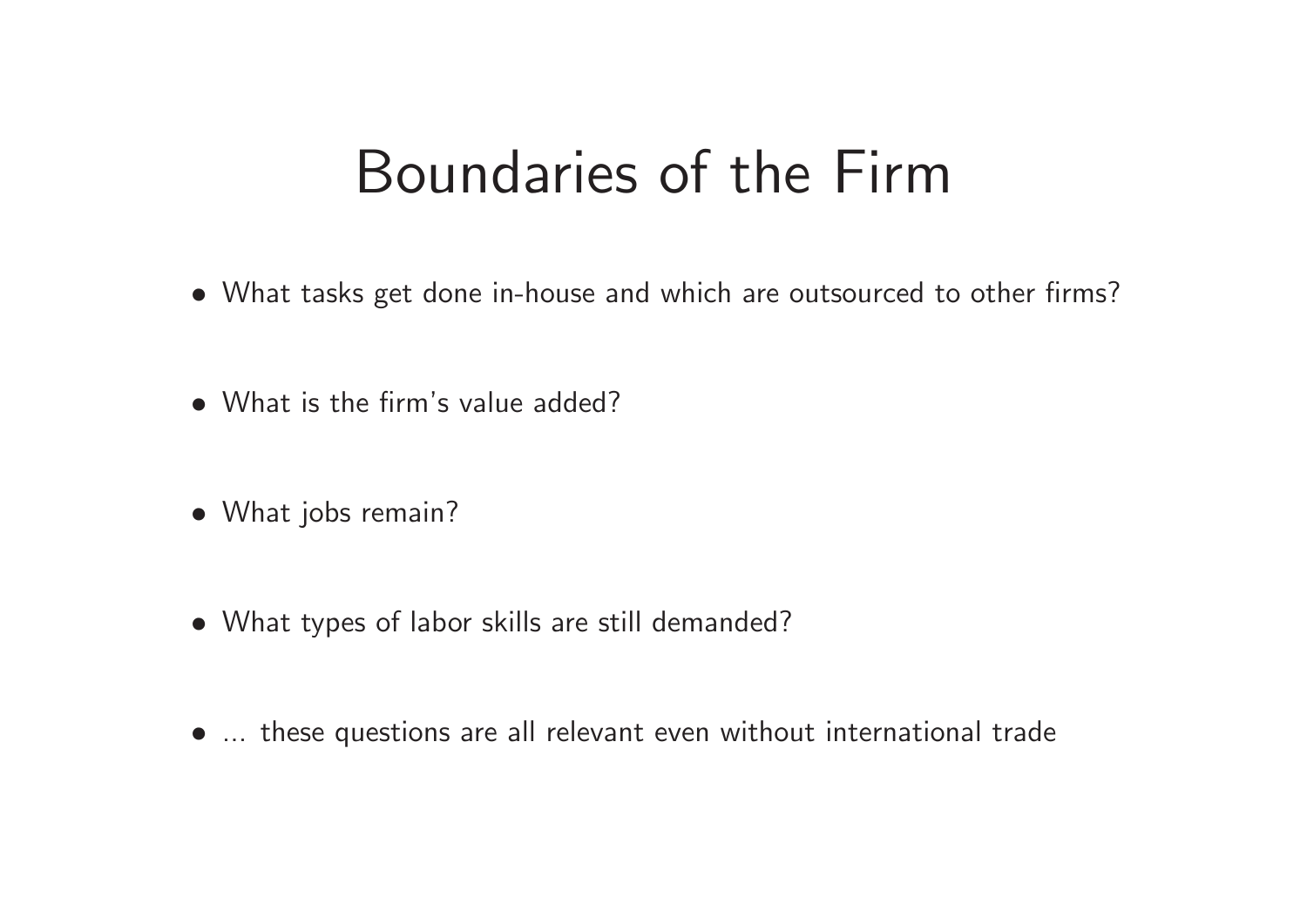#### International Trade and the Network

- Analogy of a country shedding tasks and a firm shedding tasks
	- Country: imports increasingly dominate absorption (fig 1)
	- Firm: intermediates don't increasingly dominate production (fig 2)
- Why do we see the first but not the second?
- Gives us a more subtle view of how international trade impinges on individual workers